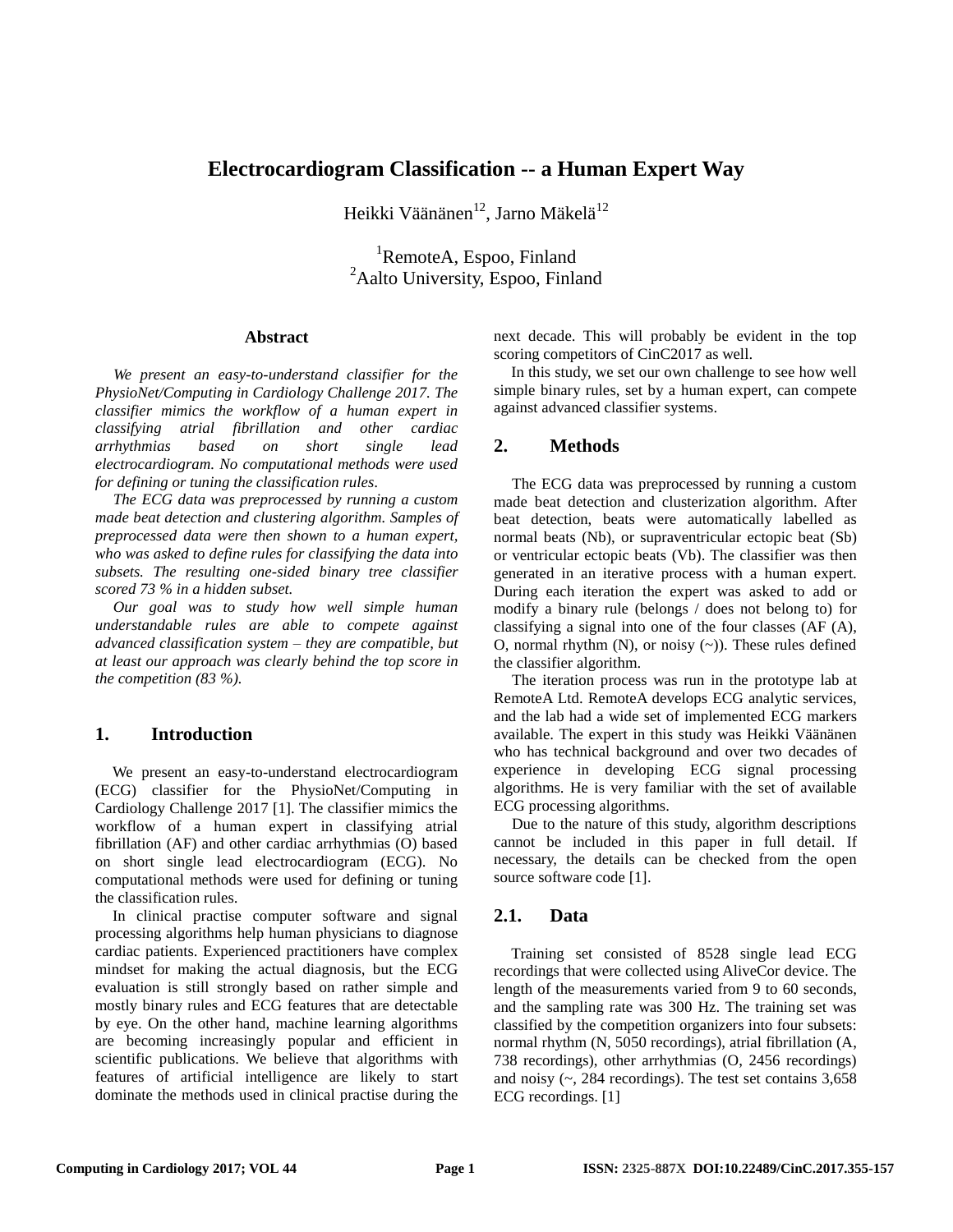# **2.2. Preprocessing**

The purpose of the preprocessing phase was to detect and annotate beats and beat clusters in the data. First, highly noisy signal segments were identified and rejected. This was done by detecting the segments that had continuous amplitude changes (more than 10 changes in half a second), the segments that had high amplitude drifts that did not return to the baseline in 200 ms, and the at least 4 s long intervals without any amplitude changes that exceeded the estimated noise level. In addition, impulse artifacts that were one sample long and over 0.75 mV high were replaced with linearly interpolated signal estimates.

Beat detection was performed by first transforming the ECG trace into a positive valued signal: differences of the maximum and minimum signal derivatives in moving a 100 ms window were low-pass filtered to produce smooth positive valued signal with clear peaks during the QRS complexes. Threshold value was then defined based on the maximum and minimum values in the transformed trace, and all the peaks exceeding the threshold value were marked as trig points – QRS estimates.

Next, the signal morphologies of the QRS estimates were compared to each other, and beat clusters were created from estimates similar to each other. The similarity was estimated by first oversampling all the QRS estimates, and then finding the maximum crosscorrelations between the oversampled estimates.

Finally, the beats and the beat clusters were annotated to be either Nb, Sb or Vb, or rejected as artifacts (~b). If more than 50 % of the beats were found to be similar to each other, those beats were classified as Nb. Otherwise, the largest two groups were compared and the group that had shorter QRS duration (see definition later) was selected as a template for normal beats. The rest of the beats were then classified based on the following rules (see the definitions of the markers in the next chapter):

- *QRS raise time*  $> 0.200$  ms  $\rightarrow$  ~b
- *Maximum QRS slope* < 2,5 mV / ms OR *Maximum QRS slope* < 0.5 \* *Maximum QRS slope* in beats classified as normal  $\rightarrow \sim b$
- time from previous beat (*RR time*) was above 85 % of the average *RR time*, and the signal morphology was had over 85 % correlation with the normal template  $\rightarrow$ Nb
- *RR time* is below 90 % of the average *RR time*  AND *QRS duration* is over 5 % longer than in normal template  $\rightarrow$  Vb
- Beat is already set as Nb AND *RR time* is below 70 % of the *RR time* of the previous beat OR *RR time* is below 80 % of the previous *RR time* and over 120 of the following *RR time*  $\rightarrow$  Sb
- *QRS duration >* 105 ms AND *RR time* is below 70 % of the *RR time* of the previous beat OR *RR*

*time* is below 80 % of the previous *RR time* and over 120 of the following *RR time*  $\rightarrow$  Vb

### **2.3. ECG markers**

*Max QRS slope* is the difference of the maximum and the minimum signal derivatives during the 160 ms window around the trig point.

*QRS raise time* is the duration of monotonic signal amplitude increase (or decrease) preceding the 'R peak'

*QRS duration* is the average time interval from *QRS onset* to *QRS offset* in normal beats. The onset and offset are defined as time instants, when the *trace energy* reaches the *saturation level* close to the baseline. The *Trace energy* is defined as maximum - minimum of the signal in moving 30 ms long window. The *saturation level* is defined as the time instant when *trace energy* starts to drop slower than maximum *trace energy* / 100 ms.

*Beat homogeneity* is

 $\sqrt{\Sigma_i^n}$ 

total number of beats , where *total number of beats* includes pseudobeats that are added to every 3.5 second time interval (including segments marked as noise) without any beat detections, and the *nc* is the number of beat clusters.

*HR entropy* is defined as the modified Shannon entropy of the words formed by subsequent 3 symbols extracted from beat-to-beat heart rate. This definition is adopted from Zhou X et al [2]. Entropy was defined for all the 30 s intervals in the measurement, and *HR entropy* was the median value of the entropy values. Entropy values from the measurements with short duration or with low heart rate were scaled so that they were better comparable with longer windows:

 $H = \frac{k}{2}$  $\frac{\sum_{i=1}^{n_1} \log_2(\ln_1/N)}{N'^2 * \log_2(N')}$ , where k is the number of different words,  $n_i$  the number of ith words, and N<sup> $\prime$ </sup> the total number of the words in window, if it exceeds 23 and 23 otherwise.

*P wave probability* is defined as the maximum average cross-correlation between the normal (Nb) beats. Crosscorrelations are defined for all the sample points 350 ms before the *QRS onset* with 120 ms long window and averaged over all the normal to normal beat pairs.

*PQ estimate* is the time interval from the time instant of the maximum cross-correlation defined for *P wave probability* above to *QRS onset*.

*Heart rate* (*HR*) is defined as the median of beat-tobeat heart rate (60.0/*RR time*) values.

*RR average difference* is the average difference of the succeeding *RR* intervals.

*LF RR ratio* is the ratio of low to high frequency energy in estimated sinus RR time-series. The time series is estimated by linearly interpolating the RR values around the ectopic beats. The time series is then filtered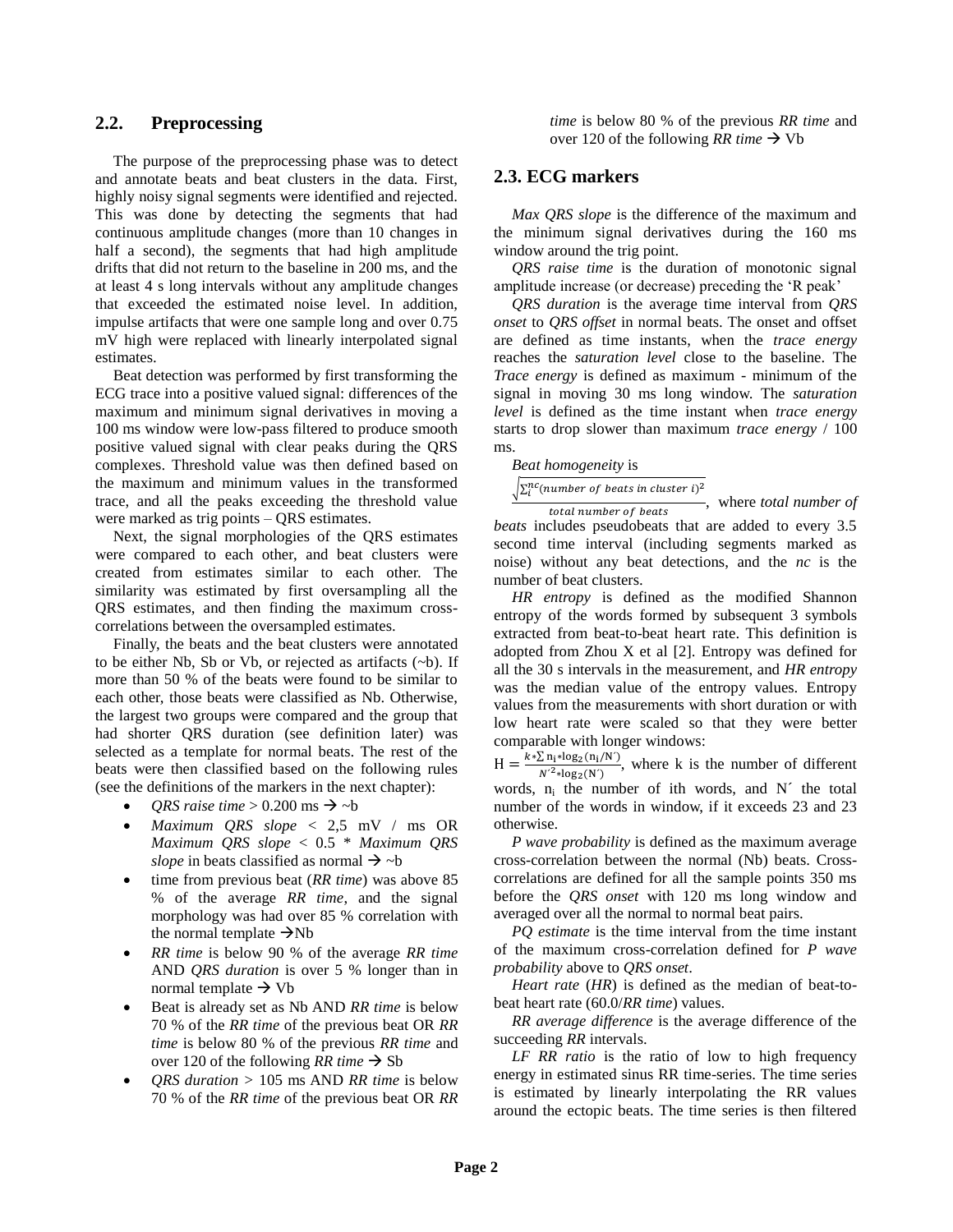with a cut of frequency of 0.2 1/beats, and the energies are estimated by signal variances from the filtered and from the residual (original – filtered) signals.

*n S beats* is the number of beats labelled as Sb.

*n V beats* is the number of beats labelled as Vb.

## **2.3. Rule selection**

During the initial iteration the expert was shown a set of ECG samples (15 samples from each of the subsets: A, O, N), and ~). Each sample consisted of the ECG trace, the corresponding beat detections and beat classifications, and the beat-to-beat heart rate time series. The expert was then asked to select one classification rule for each subset. Each rule was allowed to utilize one or two ECG markers that were commonly used or otherwise available in the prototype lab.

During the next iterations the expert was shown a total of 56 incorrectly classified samples and was asked to either add more rules, or modify the old ones. When adding new rules, it was possible to combine them with the previous ones with AND or OR statements. The samples were selected randomly, and it was possible that the same sample was selected more than once. With each sample, the expert was shown also the marker values used in the already selected classification rules.

### **3. Results**

The final classification score with the independent test set was 73 %, which equalled the score with the training set (73 %). The detailed results can be seen in the table 1, which shows the numbers of correctly and incorrectly classified samples for all the subgroups in the training set. The score is defined as an average of the  $F_1$  measures from the N, A and O subgroups, and the  $F_1$  measures for each of the subgroup is defined as

 $2 * N corr / (N ref + N pred),$  (1) where *N corr* is the number of correctly predicted samples, *N pred* the total number of predictions, and the *N ref* the total number of references in the subgroup. [1]

Table 1. Final classification results in the training set.

|           | <b>Predicted Classification</b> |      |     |      |                       |       |
|-----------|---------------------------------|------|-----|------|-----------------------|-------|
|           |                                 | N    |     |      | $\tilde{\phantom{a}}$ | Total |
|           | N                               | 4482 | 12  | 514  | 42                    | 5050  |
|           | А                               | 88   | 430 | 209  | 18                    | 738   |
| Reference | Ω                               | 784  | 63  | 1578 | 31                    | 2456  |
|           | ~                               | 54   | 11  | 87   | 125                   | 284   |
|           | Total                           | 5408 | 523 | 2388 | 209                   | 8528  |

To begin with, three classification rules were chosen to detect noisy signals, AF cases and other arrhythmias from normal beats:

| beat homogeneity $< 0.5$     | $R1.1 \sim$        |
|------------------------------|--------------------|
| for detecting noisy signals, |                    |
| HR entropy $> 0.90$          | R <sub>2.1</sub> A |
| for detecting AF cases, and  |                    |

 $HR < 60$  bpm OR  $HR > 100$  bpm R3.1\_O for detecting other arrhythmias. The rest of the cases were classified as normals. This setup produced a score of

61.7 % in the training set. During the second round the rule R3.1\_O was

modified so that the bradycardial heart rate limit was dropped to 50 bpm

| $HR < 50$ bpm OR $HR > 100$ bpm | R3.2 O             |
|---------------------------------|--------------------|
| and the rules                   |                    |
| <i>ORS</i> duration $> 120$ ms  | R <sub>4.2</sub> O |
| and                             |                    |

*RR* average difference  $> 150$  ms  $R5.2$  O were added for better identification of other arrhythmias. This resulted in a score of 69.3 % in the training set.

On the third round rule R1.2 was strengthened by adjusting the *HR entropy* limit, and by adding a *P wave correlation* rule for rejecting the cases with detectable P wave from the AF set

| HR entropy $> 0.80$ AND                     |                    |
|---------------------------------------------|--------------------|
| <i>P</i> wave probability $< 0.2$           | R <sub>2.3</sub> A |
| For identifying other arrhythmias, the rule |                    |
| $n V$ beats + $n S$ beats > 1               | R6.3 O             |

was added. The resulting score was 73.1 %.

During the fourth round, yet another criterion was added to the AF rule in order to separate the cases with heavy respiratory arrhythmia:

 *HR entropy >* 0.80 AND  *P wave correlation <* 0.2 AND

| LF RR ratio $< 1.0$ |                                                                                                                  | R 2.4 A |
|---------------------|------------------------------------------------------------------------------------------------------------------|---------|
|                     | $1.41 \times 1.4$ . The set of $\sim 1.1$ is a set of $\sim 1.1$ in the set of $\sim 1.1$ is a set of $\sim 0.1$ |         |

and the detection of other arrhythmias was further refined by adding rule

 *PQ estimate >* 250 ms R7.4\_O for catching some AV block cases. With this rule set, the score was 73.2 %.

During the final round one more rule was added

 *QRS raise time >* 70 ms R8.5\_O for catching Wolff-Parkinson-White syndrome cases, and the final score in the training set was 73.3 %. Table 2 summarizes the final rules in the classification algorithm, and the performance of each of the rules in the training set.